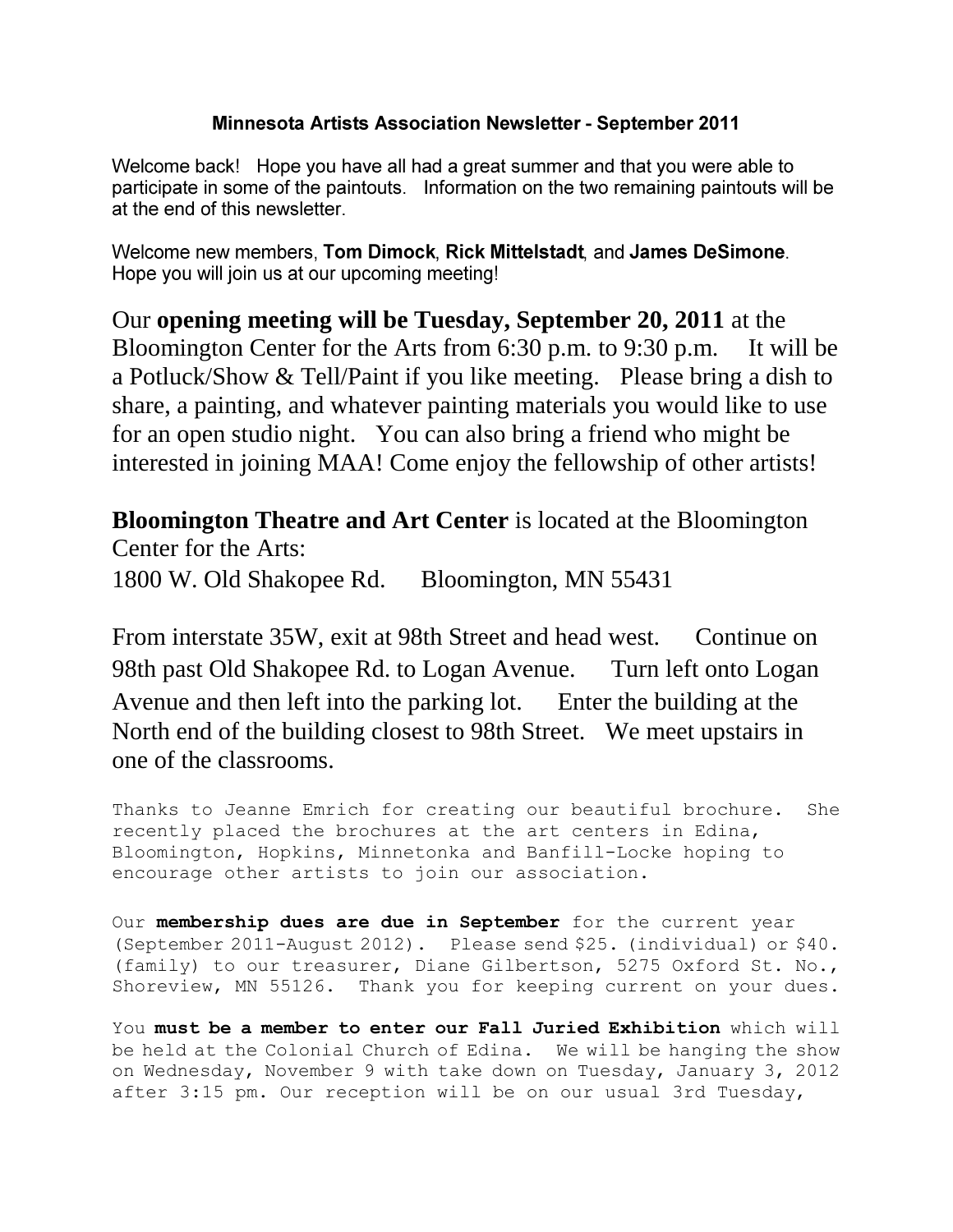November 15, at 6:30 pm. Our juror will be David Feinberg, Professor of Art at the University of Minnesota. The official entry form will come with the October Newsletter.

# In Memorium

## **Eleanor Bishop Conrad**, February 24, 1919 - August 18, 2011

Our dear friend and fellow artist, Eleanor, passed away at the age of 92 this past August. Art was an interest throughout her long life. She was a free lance commercial artist for fifteen years. Later, she received a Master of Arts degree from the University of Minnesota. She taught in a variety of locations, including the Conservation of Human Resources Program at Augsburg College and at New College at the University of St. Thomas. She was a participating member of the MAA, and as recently as last year, could stand and speak with considerable authority and clarity about both art and literature. Her personal philosophy was that "each artist, whether aware of it or not, is also a reporter who sees and records many aspects of the environment and culture. It is recorded for future generations, and sometimes our only knowledge of an ancient civilization has come to us through its art. The visual arts were as a universal language transcending time and place." Many of us who saw Eleanor's exquisite renderings of flowers in the cards and other art she shared with us know that she was herself a faithful and talented "reporter." Eleanor, whose faith was strong, told her pastor, William Chadwick, that she was ready to "graduate." She had given away her beloved cat, Beauty, and longed to go. She died peacefully at the N.C. Little Hospice on August 18. She is survived by her daughter, Elizabeth and members of her extended family.

(Thank you to Jeanne Emrich for writing the obituary.) Many thanks to MAA member Juliet Anderson for all the love and care she has given to Eleanor over the years, but most especially, during her final days. Eleanor will be greatly missed.

### **Member News**

**Jeanne Emrich and Judy Lieber** are in a two-women show of about 30 paintings at the Gethsemane Lutheran Church, 715 Minnetonka Mills Road, Hopkins, MN 55343. The show runs from September 1 to October 30, 2011. There is no opening, but please feel free to visit any time during the churches normal business hours and, of course, Sunday morning, during the entire run of the exhibition.

Congratulations to **Judy Lieber and Marjorie Moody** for their acceptance into the Minnesota State Fair Art Exhibition! MAA members **John Fleming**, **Richard**